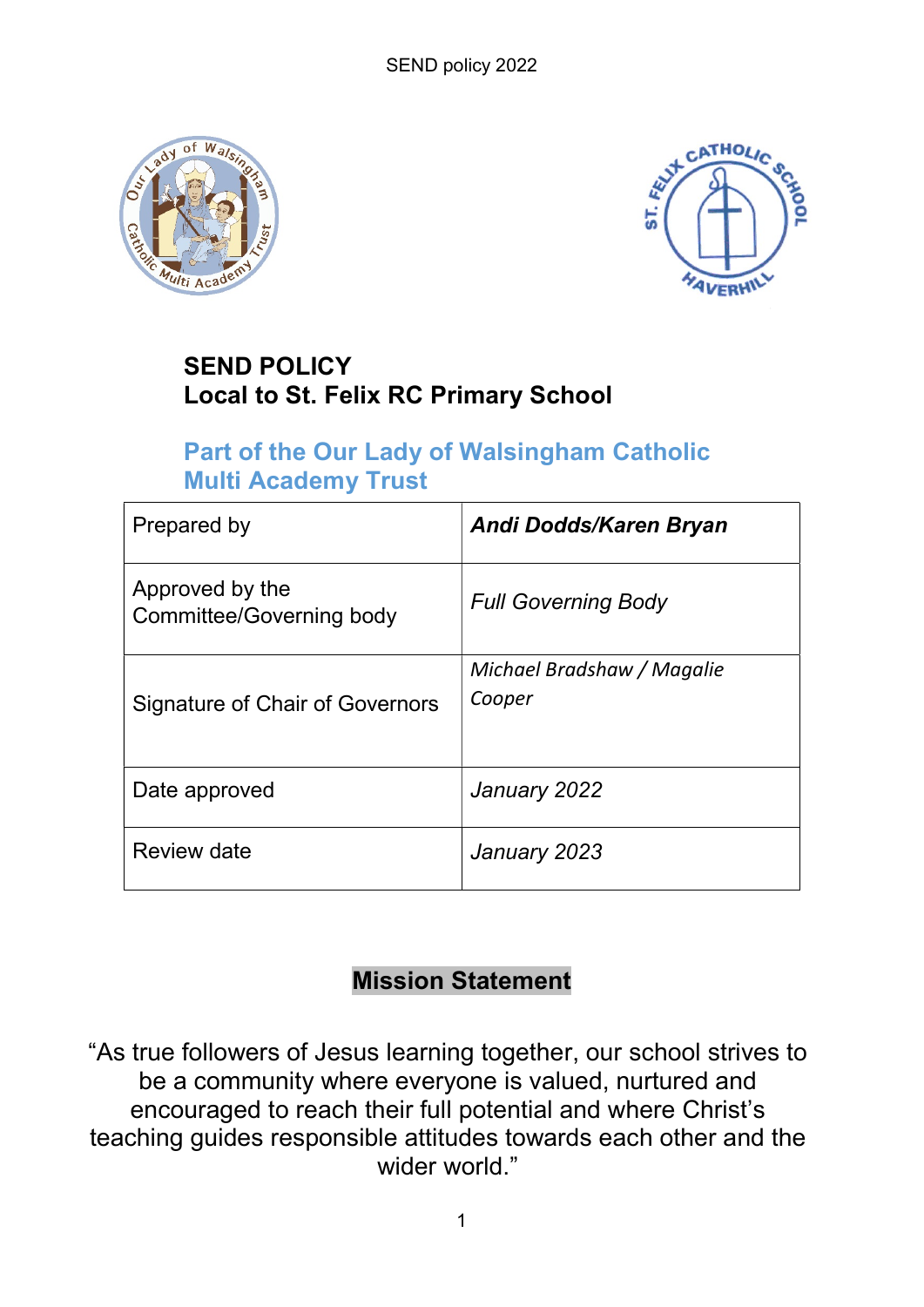At St Felix Catholic Primary School it is the belief that all children have an equal right to a full and rounded education which will enable them to achieve their full potential. We use our best endeavours to secure special educational provision for pupils for whom this is required, that is 'additional to and different from' that provided within the differentiated curriculum to better respond to the four areas of need identified in the new Code of Practice (June 2014, updated May 2015).

- Communication and interaction
- Cognition and learning
- Social, emotional and mental health
- Sensory/physical

It is important to note that behaviour is no longer included in the SEND Code of Practice.

St Felix Roman Catholic Primary school has a named SENDCo (Mrs Karen Bryan) who is an experienced teacher who has achieved the National Award for SEN Coordination (NASENCo). There is also a named SEND governor (Mrs Eccleston). Together, they ensure that the St Felix Special Educational Needs and Disabilities policy works within the guidelines and inclusion policies of the Code of Practice (2014), the Local Education Authority and other policies current within the school.

# **Legislation**

This policy is based on the statutory Special Educational Needs and Disability (SEND) Code of Practice and the following legislation:

- Part 3 of the Children and Families Act 2014, which sets out schools' responsibilities for pupils with SEN and disabilities
- The Special Educational Needs and Disability Regulations 2014, which set out schools' responsibilities for education, health and care (EHC) plans, SEN coordinators (SENCOs) and the SEN information report

This policy also complies with our funding agreement and articles of association.

This policy should be read in conjunction with our Safeguarding Policy and Behaviour Policy.

# What are Special Educational Needs?

'A child or young person has special educational needs if he or she has a learning difficulty or disability which calls for special educational provision to be made for him or her. A learning difficulty or disability is a significantly greater difficulty in learning than the majority of others of the same age. Special educational provision means educational or training provision that is additional to, or different from, that made generally for others of the same age in a mainstream setting in England. Health care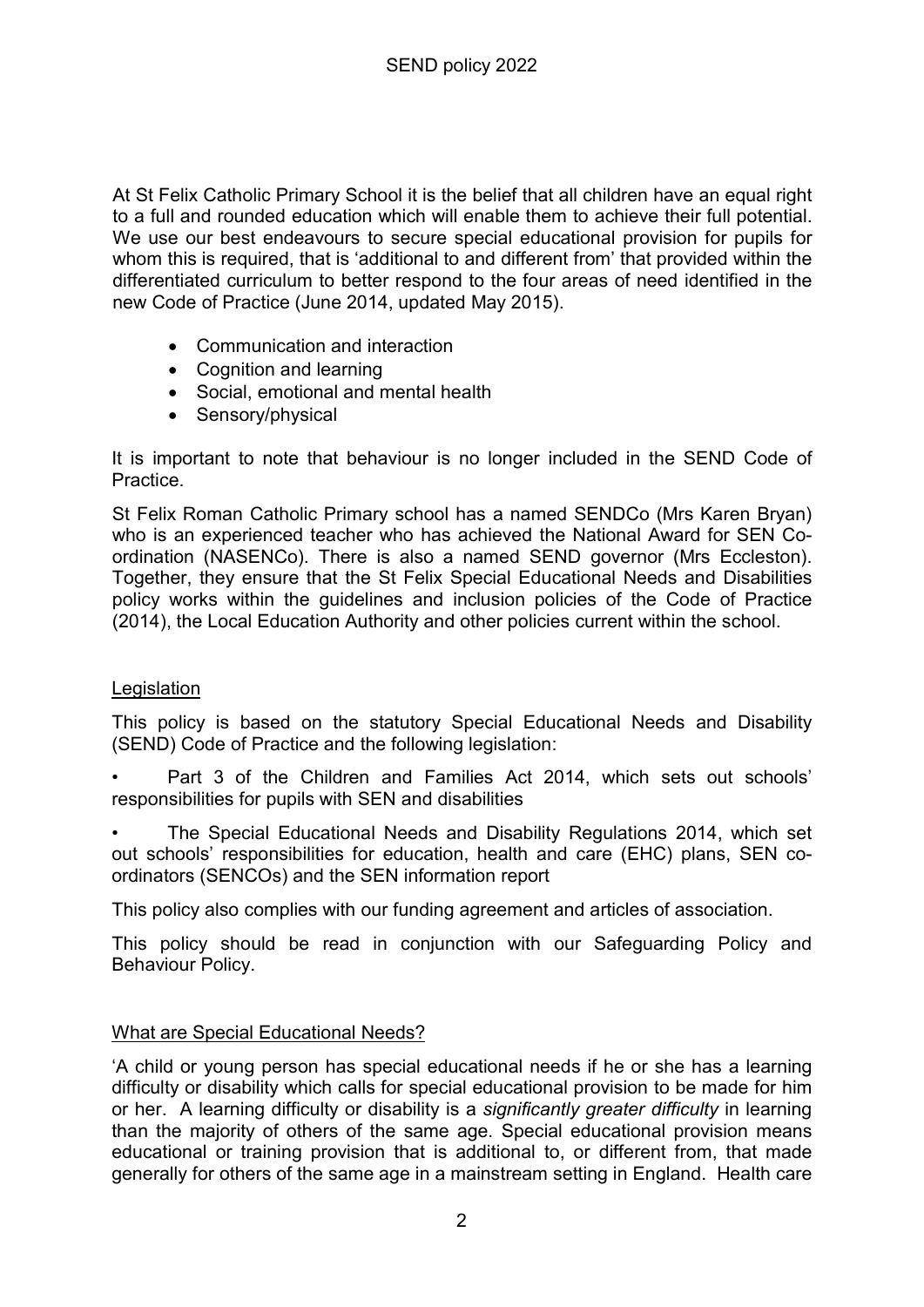provision or social care provision which educates or trains a child or young person is to be treated as special educational provision'. Code of Practice 2014

 Some children who are below their national expected level range, or age-related expectations, but do not fall under the banner of SEND are monitored by the class teacher and discussed at Pupil Progress Meetings. These discussions help inform the class teacher's planning and special requirements needed as part of the class teacher's quality first teaching. The SENDCo has oversight of these children.

All teaching staff at St Felix will do their best to ensure that the necessary provision is made for any pupil who has special educational needs and that those needs are known to all who are likely to work with them. All teachers are able to identify and provide for those pupils with special educational needs, allowing them to join in all school activities together with pupils who do not have special educational needs.

## **Aims and objectives**

The aims of this policy are:

- to create an environment that meets the special educational needs of each child in order that they can achieve their learning potential and engage in activities alongside pupils who do not have SEND.
- to request, monitor and respond to parents/carers and pupils' views in order to evidence high levels of confidence and partnership.
- to make clear the expectations of all partners in the process.
- to ensure a high level of staff expertise to meet pupil need, through well targeted continuing professional development.
- to ensure support for pupils with medical conditions which will include inclusion in all school activities by ensuring consultation with health and social care professionals.
- to identify the roles and responsibilities of all staff in providing for children's special educational needs.
- through reasonable adjustments, to enable all children to have full access to all elements of the school curriculum.
- to work in cooperation and productive partnerships with the Local Education Authority and other outside agencies, to ensure there is a multiprofessional approach to meeting the needs of all vulnerable learners.

# Equal Opportunities and Inclusion

Through all subjects we ensure that St Felix Catholic Primary school meets the needs of all children, taking account of gender, ethnicity, culture, religion, language, sexual orientation, age, ability, disability and social circumstances. It is important that at St Felix we meet the diverse needs of pupils to ensure inclusion for all. We also measure and assess the impact regularly through progress meetings with the SENDCo and individual teachers to ensure all children have equal access to succeeding in a subject.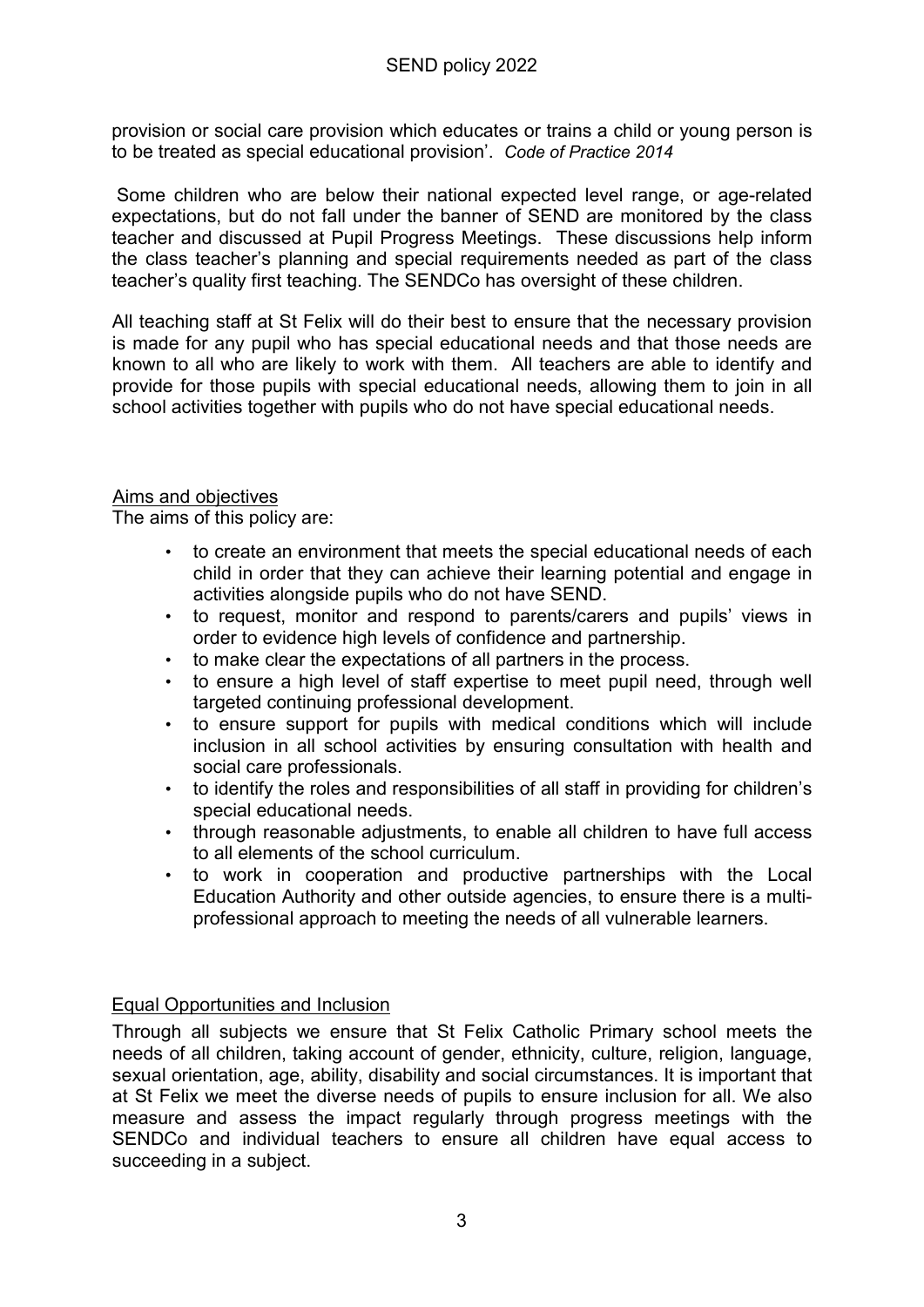## The Role of the SENDCo

The Special Educational Needs Co-ordinator's [SENDCo] responsibilities include:

- Overseeing the day-to-day operation of the school's SEND policy.
- Co-ordinating provision for children with SEND.
- Liaising with and advising colleagues.
- Overseeing the records of all children with SEND.
- Liaising, when appropriate, with parents of children with SEND.
- Contributing to the in-service training of staff.
- Liaising with local secondary and specialist provision schools so that support is provided for Y6 pupils as they prepare to transfer.
- Liaising with external agencies including the LA's support and educational psychology services, health and social services and voluntary bodies.
- Co-ordinating and developing school based strategies for the identification and review of children with SEN.
- Making regular visits to classrooms to monitor the progress of children on the SEN register.

The teachers responsible for safeguarding are the Headteacher, Mrs Andi Dodds, the class teachers Mr Deon Wolmarans and Mrs Tracey Naylor.

# Identification, Assessment and Provision

#### Monitoring Children's Progress

The school's system for observing and assessing the progress of individual children will provide information about areas where a child is not progressing satisfactorily. Under these circumstances, teachers may need to consult the SENDCo to consider what else might be done. This review might lead to the conclusion that the pupil requires help over and above that which is normally available within the particular class or subject.

 The key test of the need for action is that current rates of progress are inadequate. Adequate progress can be identified as that which:

- Prevents the attainment gap between the child and his peers from widening.
- Closes the attainment gap between the child and his peers.
- Betters the child's previous rate of progress.
- Ensures access to the full curriculum.
- Demonstrates an improvement in self-help, social or personal skills.
- Demonstrates improvements in the child's behaviour.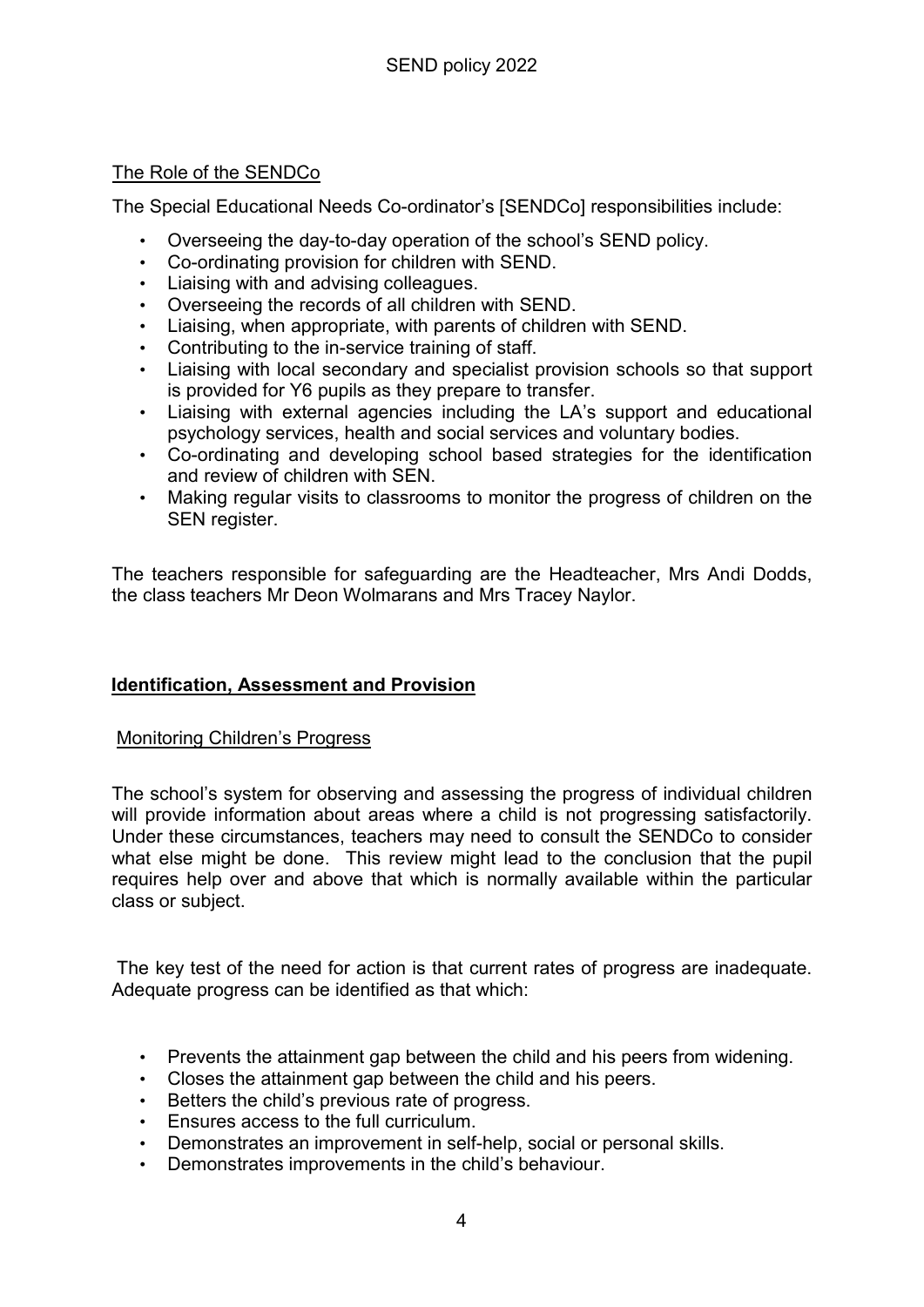All teachers at St Felix Primary school are teachers of children with SEND. SEND support is based on a graduated approach at St Felix Catholic School. All staff provide quality first teaching (QFT) to all children. Reasonable adjustments are made to enable children to access the curriculum and some interventions are implemented to help support children with SEN. The pathway is as follows:

#### QFT -> Initial Concerns Form -> Assessment -> Intervention -> Support Plan if necessary

All teachers follow the process of Assess, Plan, Do and Review when children do not make adequate progress following quality first teaching, differentiated resources and or interventions. Teachers, with the support of the SENDCo, will assess a child; after this assessment the classroom teacher will discuss the findings with the parents or carers of the child. In partnership, the classroom teacher and parents/carers will discuss a plan for the child which is outcomes based. A Pupil Plan with a One Page Profile section will be completed to enable the SEND child and the parents or carers to have their say. The classroom teacher will put into place a targeted and personalised Pupil Plan which will lay down the outcomes which are expected of the child following high quality interventions, specialist resources and possible outside agency help. The Pupil Plan will be reviewed termly by the teacher and discussed with the parents or carers. All Pupil Plans are kept in Jelly Bean files in the classroom with copies given to the SENDCo which are stored securely on the staff server.

When entering St Felix Catholic School, if a child already has an identified special educational need, this information may be transferred from other partners in their Early Years setting and the class teacher and SENDCo will use this information to:

- Provide starting points for the development of an appropriate curriculum.
- Identify and focus attention on action to support the child within the class.
- Use the assessment processes to identify any learning difficulties.
- Ensure ongoing observation and assessments provide regular feedback about the child's achievements and experiences to form the basis for planning the next steps of the child's learning.

The identification and assessment of the special educational needs of children whose first language is not English requires particular care. Where there is uncertainty about a particular child, a teacher will look carefully at all aspects of the child's performance in different subjects to establish whether the problems are due to limitations in their command of English or arises from special educational needs.

Children who have Pupil Plans will be added to the SEND register. Children can be exited from the SEND register when their learning is secure and they no longer have a significantly greater difficulty in learning.

#### Reasons for a child being added to the SEND register may include the fact that they: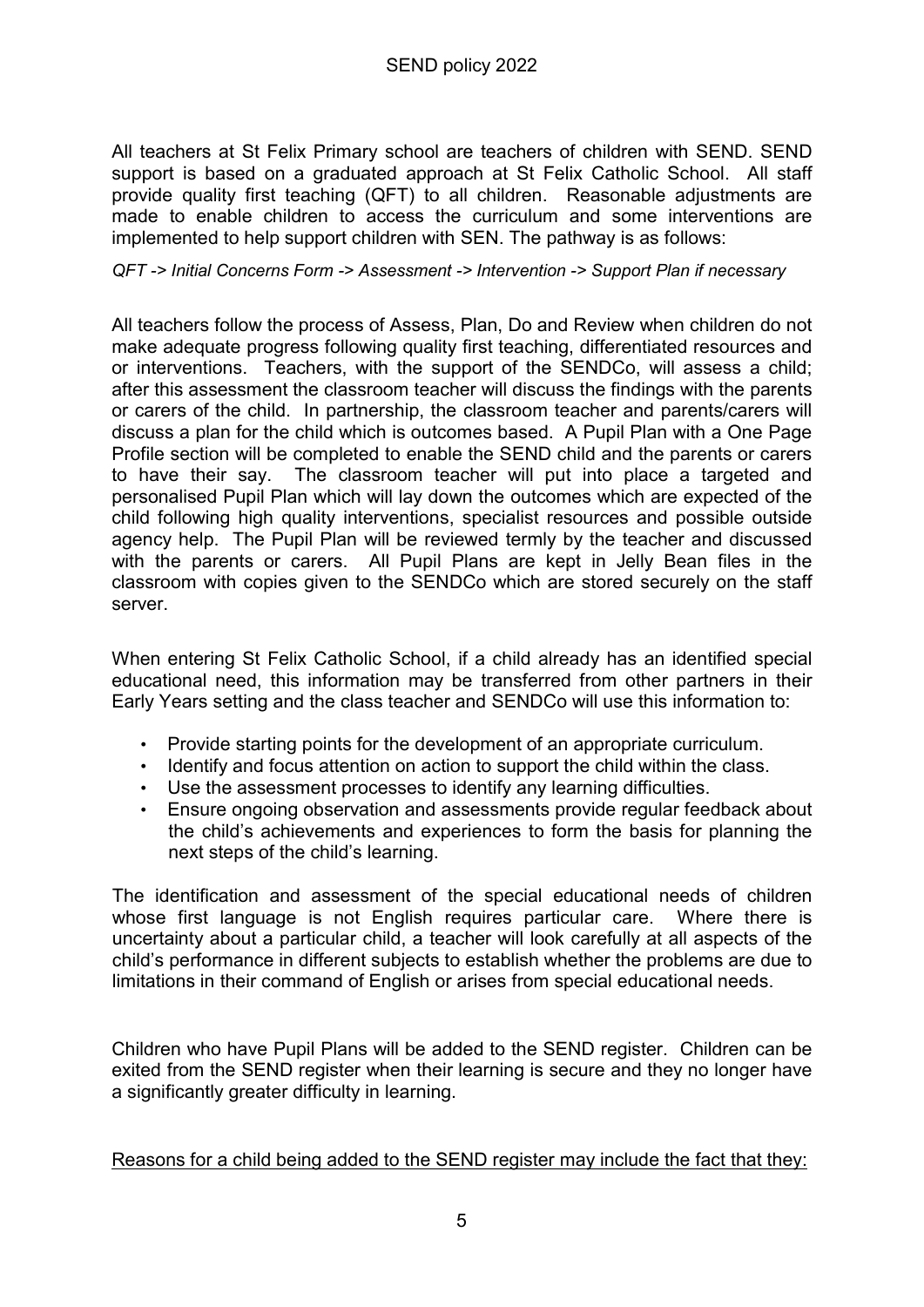- Make little or no progress, even when teaching approaches are targeted particularly in a child's identified area of weakness.
- Show signs of difficulty in developing literacy or mathematics skills which result in poor attainment in some curriculum areas.
- Present with persistent emotional or behavioural difficulties (an underlying response) which are not improved by the behaviour management techniques usually employed in the school.
- Have sensory or physical problems, and continue to make little or no progress, despite the provision of specialist equipment.
- Have communication and / or interaction difficulties, and continue to make little or no progress.
- Have a medical or educational need that has been diagnosed by the appropriate agencies and is supported and monitored on a regular basis.

## Partnership with parents

Partnership plays a key role in enabling children and young people with SEND to achieve their potential. Parents hold key information and have knowledge and experience to contribute to the shared view of a child's needs. All parents of children with special educational needs will be treated as partners and given support to play an active and valued role in their child's education.

Children and young people with special educational needs often have a unique knowledge of their own needs and their views about what sort of help they would like. They will be encouraged to contribute to the assessment of their needs, the review and transition process via the parent section on the Pupil Plan and on-going communication with the class teacher and SENDCo.

 The school website contains details of our policy for special educational needs, the special educational needs Information Report, including the arrangements made for children in our school with special educational needs and our Local Offer.

At all stages of the special needs process, the school keeps parents fully informed and involved. We take account of the wishes, feelings and knowledge of parents at all stages.

St Felix Catholic School encourages parents to make an active contribution to their child's education and have regular meetings each term to share the progress of special needs children with their parents. We inform the parents of any outside intervention, and share the process of decision-making by providing clear information relating to the education of their child.

#### The Nature of Intervention

The SENDCo and the child's class teacher will decide on the action needed to help the child progress in the light of earlier assessments. This may include: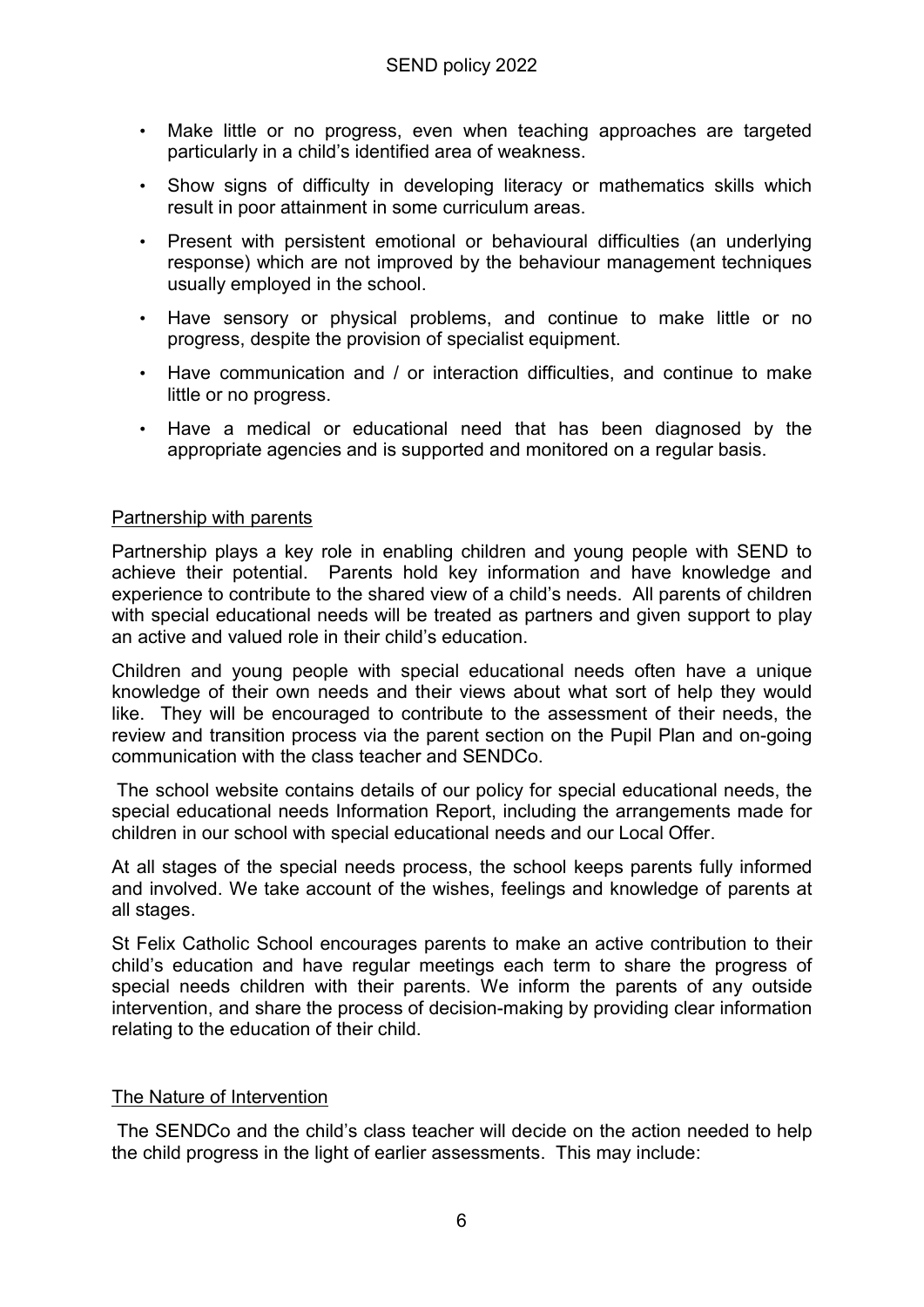- Different learning materials or specialist equipment.
- Some group or individual support, which may involve small groups of children being withdrawn to work with the SENDCo, class teacher, TA or outside agency.
- 1:1 interventions with the Emotional Learning Support Assistant (ELSA).

After initial discussions with the SENDCo, the child's class teacher will be responsible for working with the child on a daily basis and ensuring delivery of any individualised programme in the classroom. Parents or carers will continue to be consulted and kept informed of the action taken to help their child, and of the outcome of any action. Parents or carers will be invited to meet with the class teacher and SENDCo during the academic year and they can have dual parents' evening reports by the classroom teacher and SENDCo if deemed necessary, to discuss Pupil Plans.

It is the responsibility of the class teacher to complete a provision map for the children with SEND in their class. Template provision maps are provided by the SENDCo and the class teacher maps out the provision for their SEND children; all provision maps are stored in the SEND filing system.

#### The use of external agencies

These services may become involved if a child continues to make little or no progress despite considerable input and adaptations. They will use the child's records in order to establish which strategies have already been employed and which targets have previously been set.

The external specialist may act in an advisory capacity, or provide additional specialist assessment or be involved in teaching the child directly. The child's Pupil Plan targets will set out strategies for supporting the child's progress. These will be implemented, at least in part, in the normal classroom setting.

The delivery of the interventions recorded in the Pupil Plan continues to be the responsibility of the class teacher. Interventions are recorded on intervention recording sheets.

Outside agencies may become involved if the child:

- Continues to make little or no progress in specific areas over a long period.
- Continues working at National Curriculum levels substantially below that expected of children of a similar age.
- Continues to have difficulty in developing literacy and mathematical skills.
- Has emotional or behavioural difficulties which regularly and substantially interfere with the child's own learning or that of the class group.
- Has sensory or physical needs and requires additional specialist equipment or regular advice or visits by a specialist service.
- Has ongoing communication or interaction difficulties that impede the development of social relationships and cause substantial barriers to learning.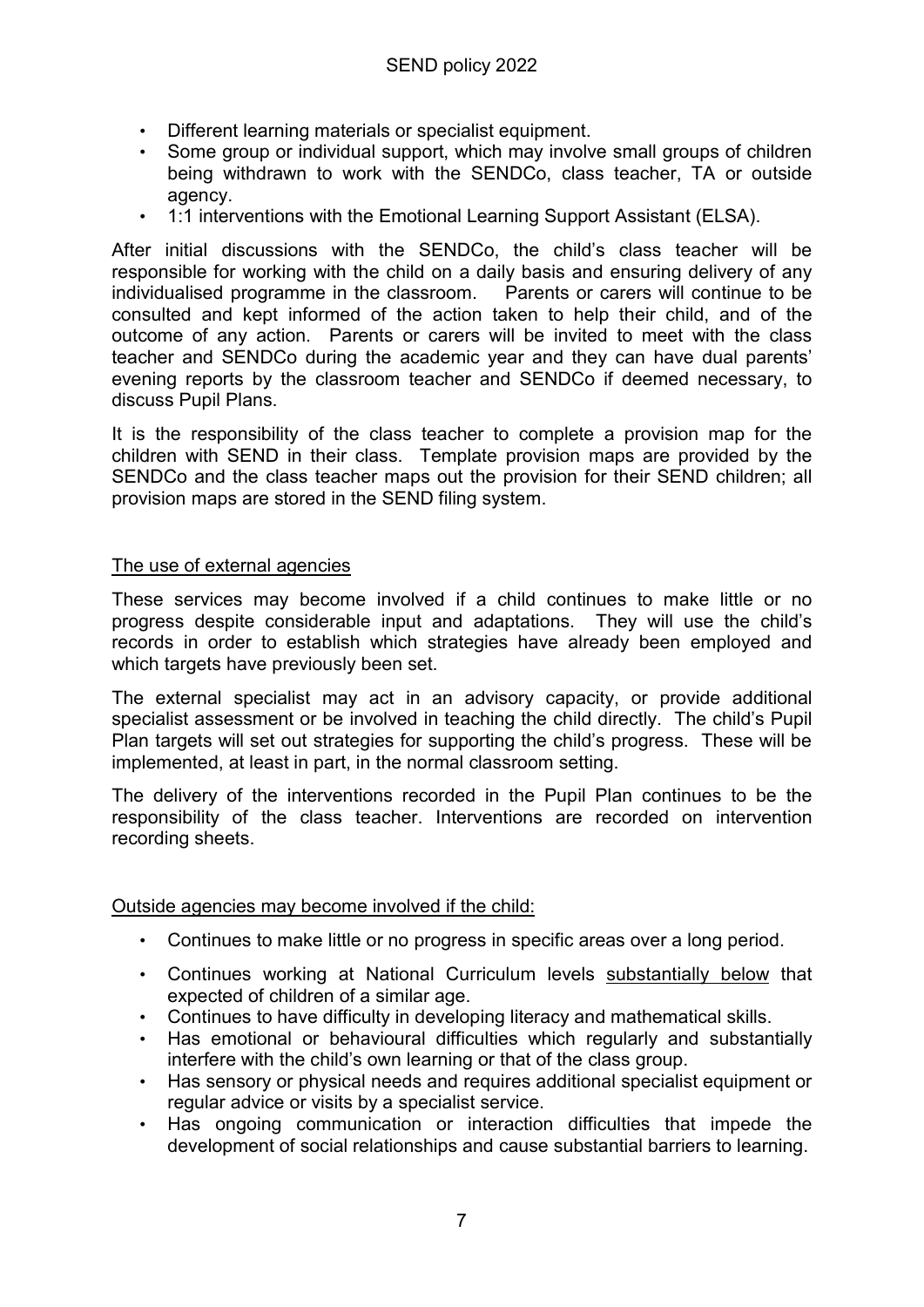• Despite having received intervention, the child continues to fall behind the level of his peers.

## What is a School Request for Statutory Assessment or Education, Health and Care Plans (EHCP)?

 A request will be made by the school to the LA if the child has demonstrated significant cause for concern over a sustained period of time. The LA will be given information about the child's progress over time, and will also receive documentation in relation to the child's special educational needs and any other action taken to deal with those needs, including any resources or special arrangements put in place.

The evidence will include:

- Previous Pupil Plans and targets for the pupil.
- Records of regular reviews and their outcomes.
- Records of the child's health and medical history where appropriate.
- National Curriculum SATS attainment levels in Maths and English.
- Attainment level using internal assessment systems such as PiXL.
- Education and other assessments, for example from an advisory specialist support teacher or educational psychologist.
- Views of the parents.

The parents / carers of any child who is referred for statutory assessment will be kept fully informed of the progress of the referral. Children with an EHCP will have their progress and targets reviewed each term in addition to the statutory annual assessment. When this coincides with transfer to secondary school, the SENDCo from the secondary school will usually be invited to the review.

#### Access to the Curriculum

All children have an entitlement to a broad and balanced curriculum, which is differentiated to enable children to understand the relevance and purpose of learning activities and experience levels of understanding and rates of progress that bring feelings of success and achievement.

Teachers use a range of strategies to meet children's special educational needs. Lessons have clear learning objectives and staff differentiate work appropriately, and use assessment to inform the next stage of learning.

At St Felix Catholic School, all staff support children in a manner that acknowledges their entitlement to share the same learning experiences that their peers enjoy. To support this, risk assessments are completed and reviewed at least annually where pupils exhibit behaviour related to their special needs which may otherwise limit access to a full curriculum offer. Wherever possible, we do not withdraw children from the classroom situation. There are times though when, to maximise learning, we ask the children to work in small groups, or in a one-to-one situation outside the classroom.